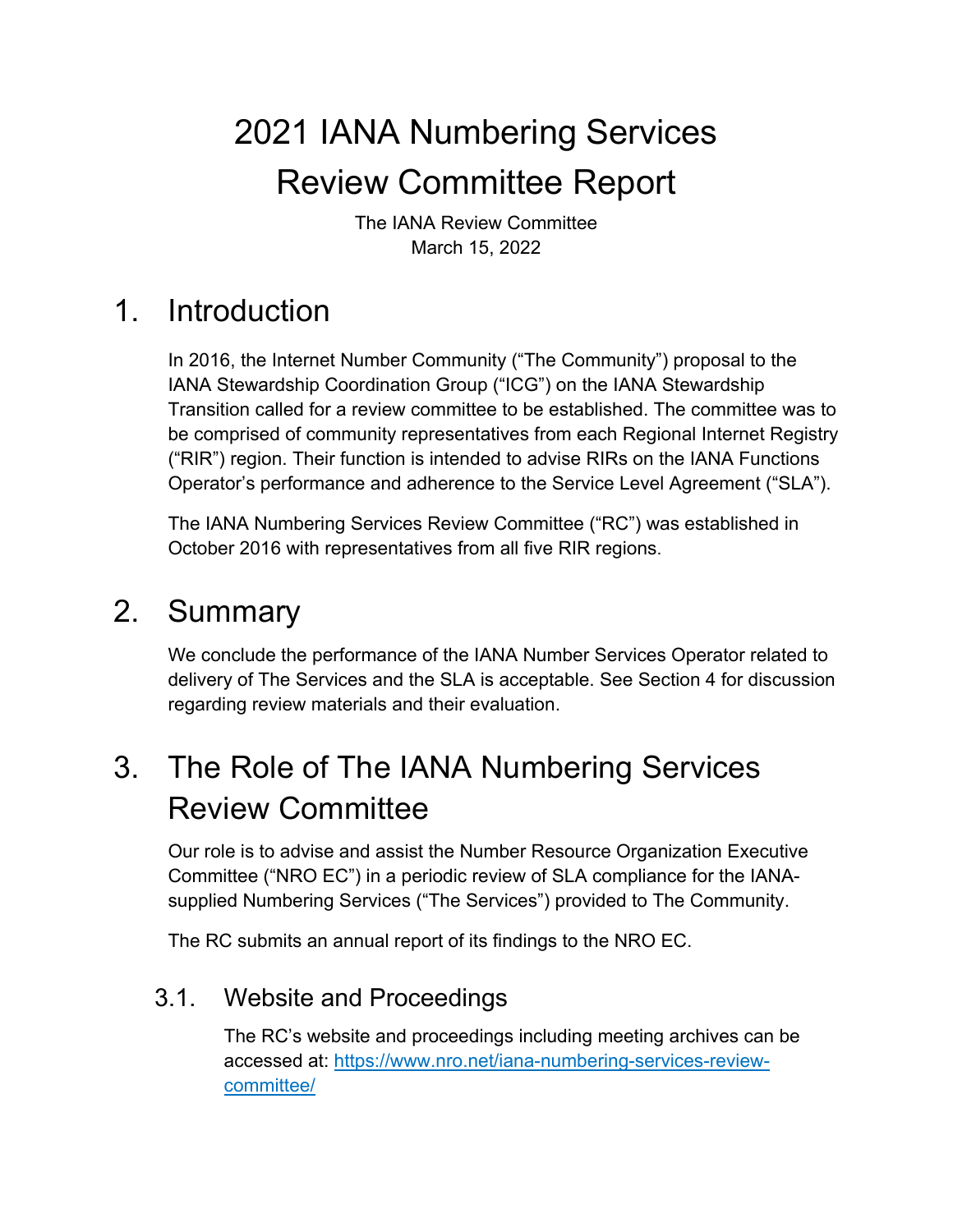## 3.2. Charter

The RC's charter can be accessed at: https://www.nro.net/reviewcommittee-charter-final

## 3.3. Composition and Members of the RC

The RC is comprised of three representatives from each RIR region.

#### AFRINIC

- Saul Stein– Community
- $\bullet$  Mike Silber Community
- Madhvi Gokool RIR Staff

#### APNIC

- Ching-Heng Ku Community
- Satoru Tsurumaki Community
- Guangliang Pan RIR Staff

#### ARIN

- Chris Quesada Community
- Martin Hannigan Community (Chair)
- John Sweeting RIR Staff

#### LACNIC

- Nathalia Sautchuk Patrício Community (Vice Chair)
- Sergio Rojas Community
- Ernesto Majó RIR Staff

#### RIPE

- James Kennedy Community
- Sander Steffann Community
- Marco Schmidt RIR Staff

# 4. Methodology

## 4.1. Period Covered

This review covers The Services delivered during the previous operating year, which was January 1, 2021, through and including December 31, 2021.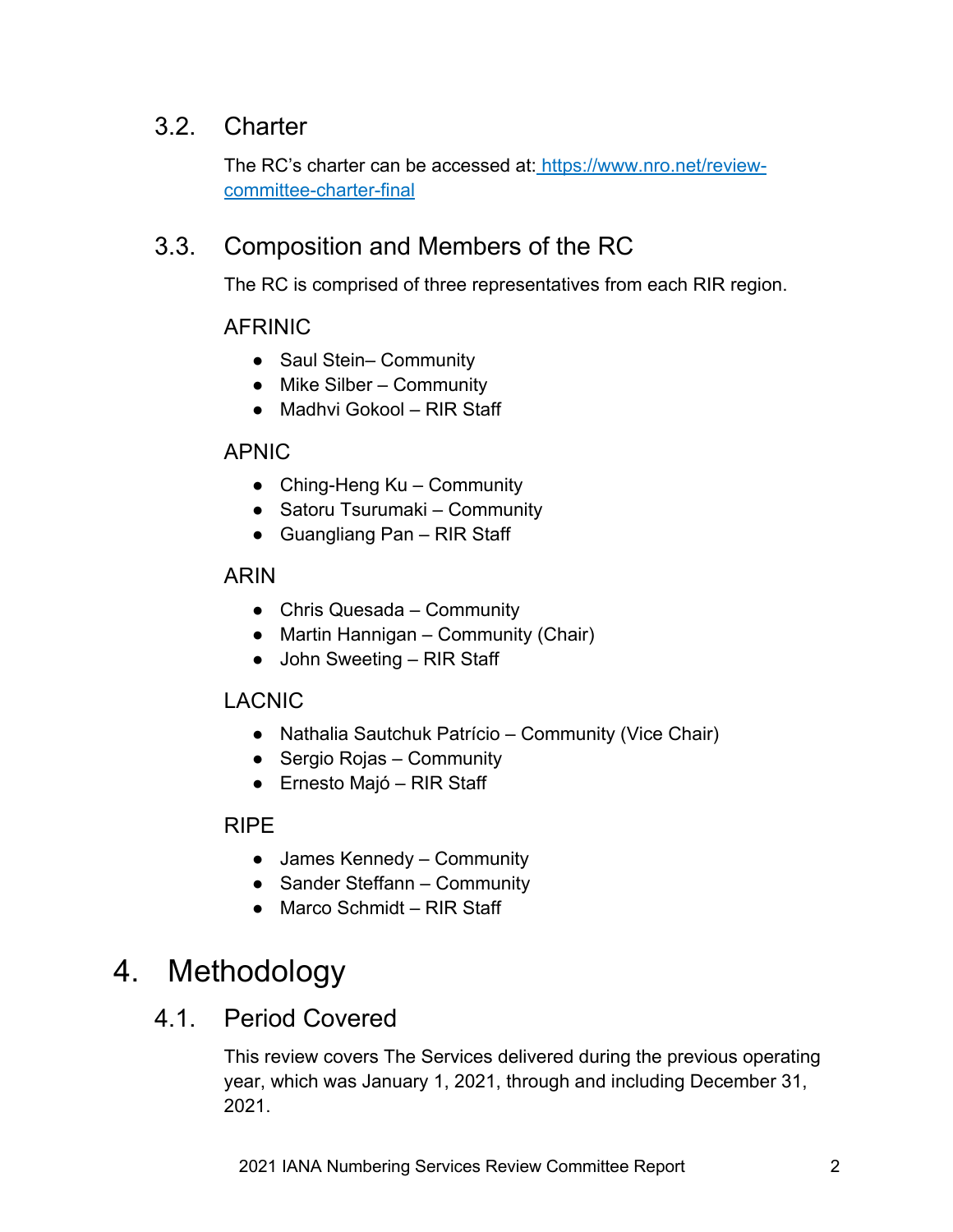# 4.2. Community Input

The RC sought Internet number community input on the Services SLA performance through a 30-day public comment period following the posting of the review matrix via email to *iana-performance@nro.net.* Notice of the 30-day comment period was also posted publicly on the NRO Website and announced on all five RIR announcement email lists:

- AFRINIC: announce@afrinic.net
- APNIC: apnic-announce@lists.apnic.net
- ARIN: arin-announce@arin.net
- LACNIC: anuncios@lacnic.net
- RIPE: ripe-list@ripe.net

(See Appendix 2 for links to each announcement message.)

RC members are encouraged to interact with their respective communities about The Services.

### 4.3. Data Sets

#### 4.3.1. RIR IANA Numbering Services Review Matrix

RIR review Matrix: https://www.nro.net/2021-IANA-Performance-Matrix-Summary-Report

#### Monthly IANA reports:

https://www.iana.org/performance/numbers

RIR summary of The Services operator's annual performance: *Regional Internet Registry (RIR) staff have reviewed the IANA performance reports for 2021 and confirm that the Service Level Agreements (SLA) were met 100% of the time in all cases.* We note no comments were received during the public comment period.

# 5. Conclusion

In reaching our conclusion that The Services SLA was met, we evaluated the data sets noted in Section 4.3 and reviewed the SLA requirements.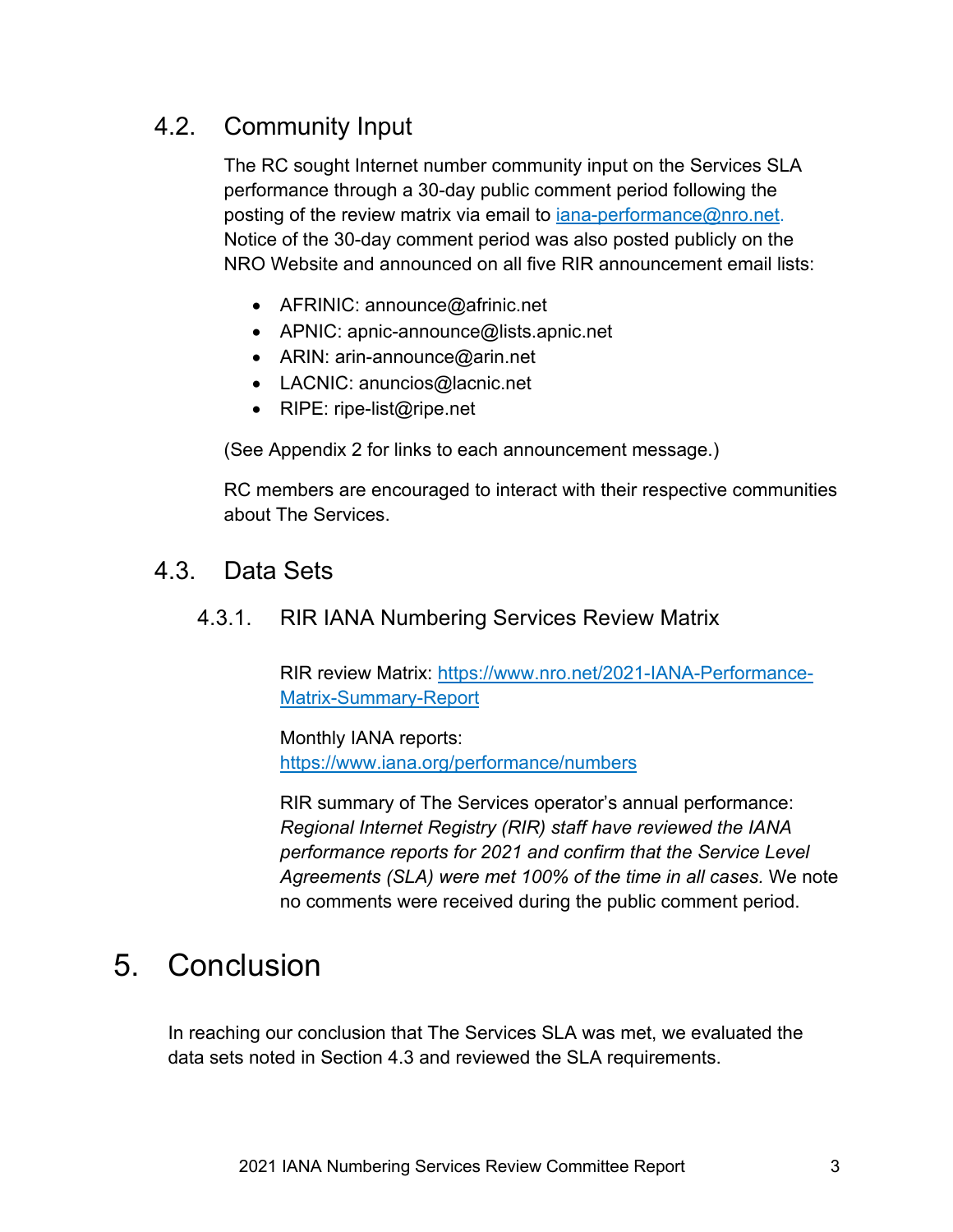We observed a total of three (3) ASN allocations were requested. One (1) in May and one (1) in October by APNIC. One (1) was also made in November by LACNIC. None were made by other registries. No issues were observed related to The Services operator's ability to deliver or perform The Services and comply with the SLA. We observed sufficient community outreach and involvement during review of The Services operator and their performance.

### 6. References

- IANA Numbering Services Review Committee website: https://www.nro.net/iana-numbering-services-review-committee/
- IANA number resource services performance reports: https://www.iana.org/performance/numbers
- RIR IANA Numbering Services Review Matrix: https://www.nro.net/2021-IANA-Performance-Matrix-Summary-Report
- The Service Level Agreement (SLA) for the IANA Numbering Services: https://www.nro.net/sla
- The IANA Stewardship Transition Proposal: https://www.ianacg.org/icgfiles/documents/IANA-transition-proposal-final.pdf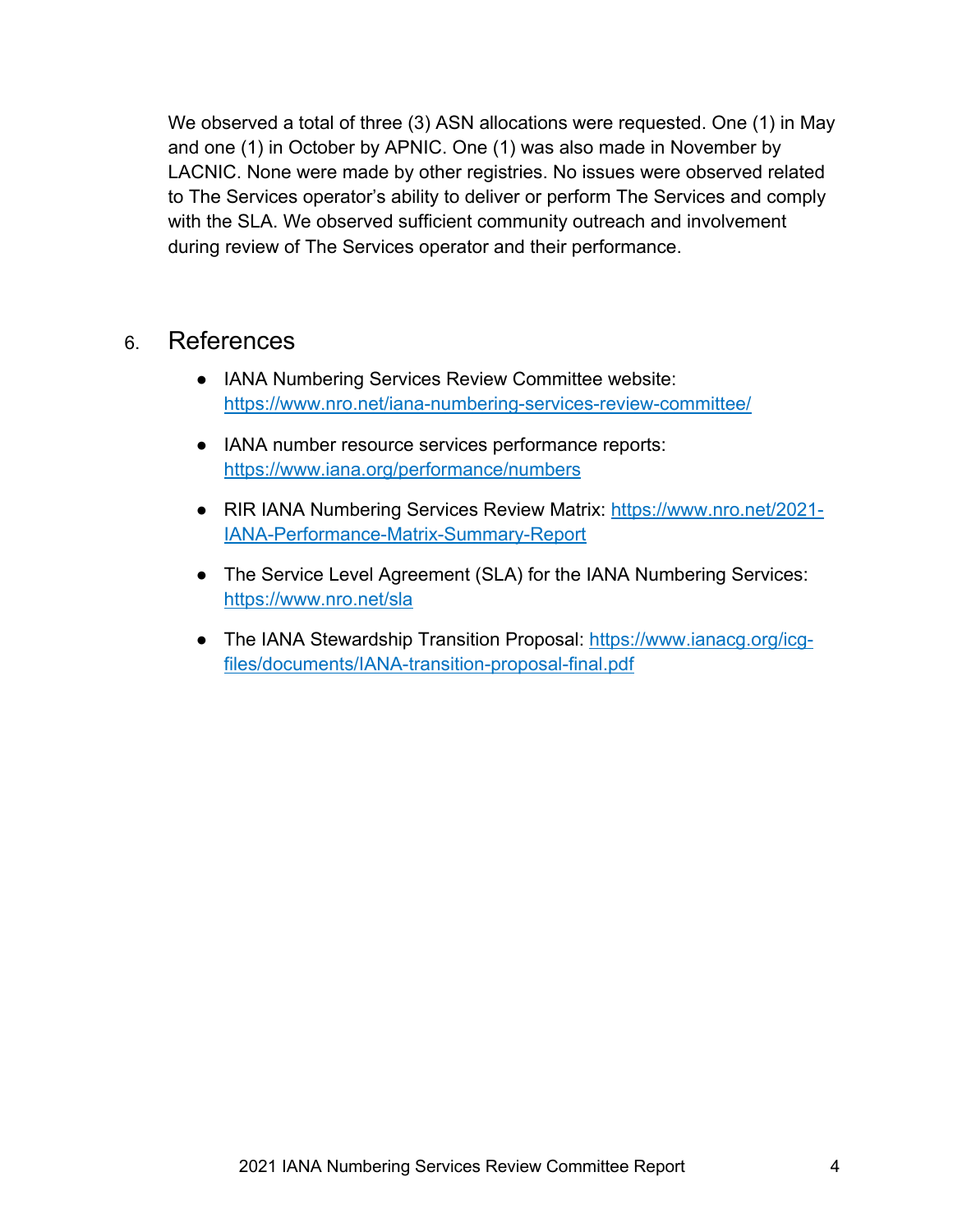# 1. Appendices

## Appendix 1. RIR IANA Numbering Services Review Matrix

https://www.nro.net/2021-IANA-Performance-Matrix-Summary-Report

| <b>IANA Published</b> |                  |          |                                                    |          |                |  |  |  |
|-----------------------|------------------|----------|----------------------------------------------------|----------|----------------|--|--|--|
| Date                  |                  |          | Request Type   Response Time   Implementation Time | Accuracy | <b>Details</b> |  |  |  |
| 5/5/2021              | AS Number        | 0.5 days | 0.1 days                                           |          | More Info      |  |  |  |
| 10/8/2021             | AS Number        | 0.7 days | 0.9 days                                           |          | More Info      |  |  |  |
| 11/30/2021            | <b>AS Number</b> | 0.2 days | 1.2 days                                           |          | More Info      |  |  |  |

#### **2021 RIR requests**

| <b>Date</b> |           | Request Type   Requested by | Acknowledged<br>(within 2 business days) | <b>Implemented</b><br>(within 4 business days) | Implemented Accurately | <b>Notes</b> |
|-------------|-----------|-----------------------------|------------------------------------------|------------------------------------------------|------------------------|--------------|
| 5/5/2021    | AS Number | APNIC                       |                                          |                                                |                        |              |
| 10/8/2021   | AS Number | APNIC                       |                                          |                                                |                        |              |
| 11/30/2021  | AS Number | LACNIC                      |                                          |                                                |                        |              |

#### **2021 Review Committee Assessment IANA Service Level Agreement (SLA) Performance**

| Less than 2 business day responses | SLA met 100% |
|------------------------------------|--------------|
| Right sized blocks allocated       | SLA met 100% |
| Numbers given don't overlap        | SLA met 100% |
| Numbers given match delegation     | SLA met 100% |

# Appendix 2. Community input

Notice of the 30-day comment period was publicly posted on the NRO website. It was also announced on the respective RIR announcement mailing lists. Links to access those announcements on the web are provided below.

- NRO announcement: https://www.nro.net/call-for-public-comments-on-the-2021-iana-performance-matrix-summary-report/
- AFRINIC announcement: https://lists.afrinic.net/pipermail/announce/2022/002328.html